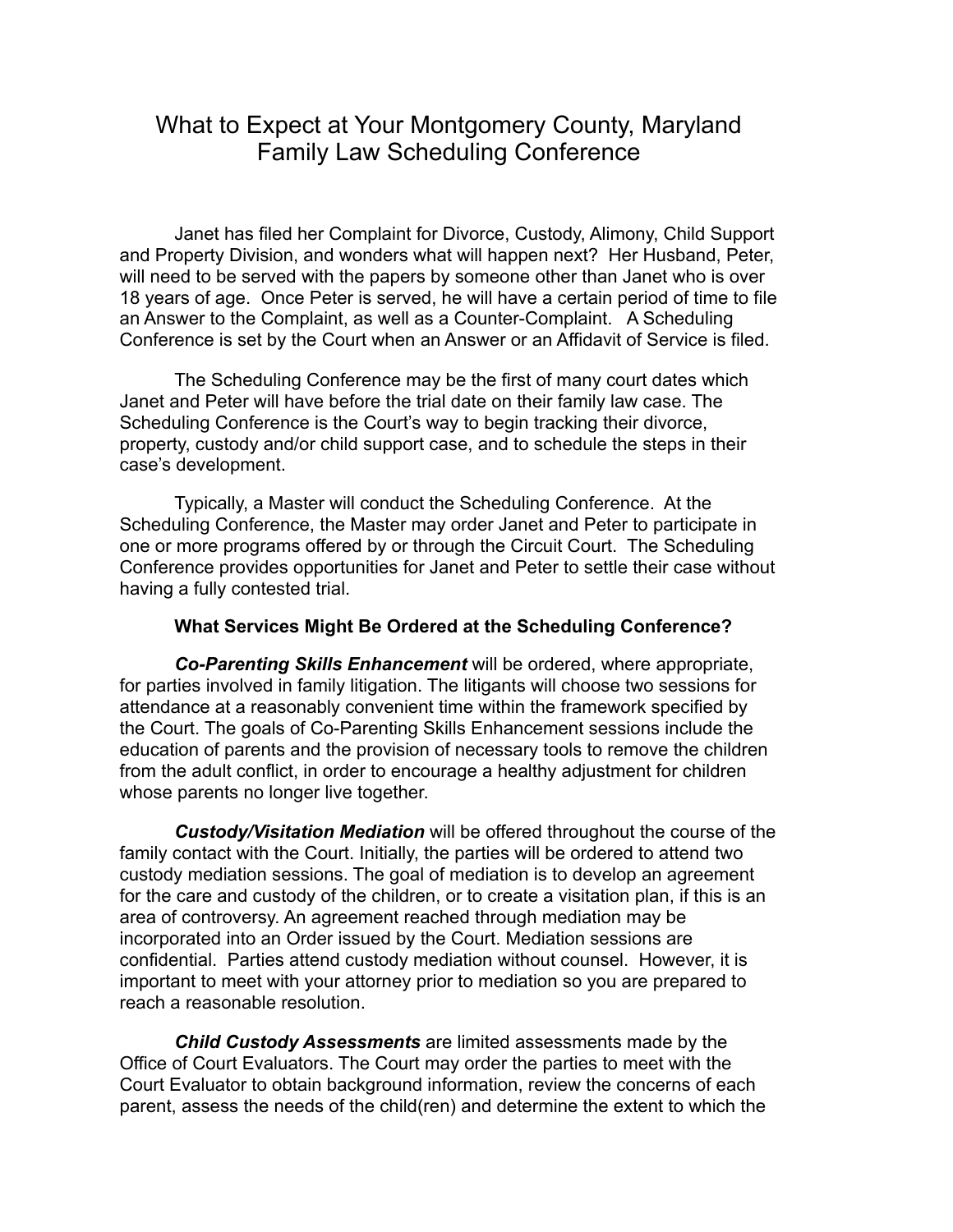child(ren) have been involved in the conflict. This assessment usually involves four sessions. The parents are encouraged to note areas of agreement such as those related to visitation schedules, holidays, and decision-making with regard to medical and educational preferences. The Evaluator will present an oral review at a conference with the Master, parties and counsel, presenting any agreement reached, outlining areas of disagreement, and making recommendations as to the best interests of the child(ren).

*Custody/Visitation Evaluation* is a more in depth evaluation of the conflicted family requiring home visits, school reports, submission of therapy/ medical reports and collateral contacts in the community. The need for the more extensive evaluation may develop from the Custody Assessment or may be ordered by the Judge or Master in lieu of the Assessment, based upon known circumstances. An Order might also be entered directing the parties to contract for psychological testing as an aid in determining the best interests of the child(ren).

*Facilitators* are practicing attorneys who offer immediate mediation to litigants from the Master's hearing room. Facilitators are chosen from a list of experienced counsel approved by the County Administrative Judge and the Family Division Masters.

When you appear for your Scheduling Conference, if you have a disagreement about *pendente lite* issues (i.e., issues you would like resolved at least temporarily until the day of your trial) the Master may ask you to meet with a facilitator that same day in the courthouse. The facilitator will give you practical advice concerning what you may expect if your case goes to trial. He or she will help you reach a settlement the day of your Scheduling Conference.

If you reach an agreement on *pendente lite* or other issues, you may be able to avoid the time and expense of returning to court for a *pendente lite* or other hearing. Any agreement you reach with the help of a Facilitator can be incorporated into an enforceable court Order.

*Alternative Dispute Resolution* (ADR) is available to parties to settle property issues. ADR is conducted by practicing attorneys with substantial expertise in the domestic field. Selection of the ADR mediator is from an approved list designated by the County Administrative Judge and maintained by the Differentiated Case Manager. Parties attend ADR with counsel.

*Best Interest Attorney* may be appointed by the Court to specifically represent the best interests of the child(ren) of the parties. In most cases, the cost of this representation will be borne by the litigants.

*Child Privilege Attorney* may be appointed as a neutral guardian to act for a child in waiving or asserting the psychiatrist-patient privilege. This type of appointment is frequently referred to as a Nagle v. Hooks appointment and derives its name from the Maryland case requiring this representation to protect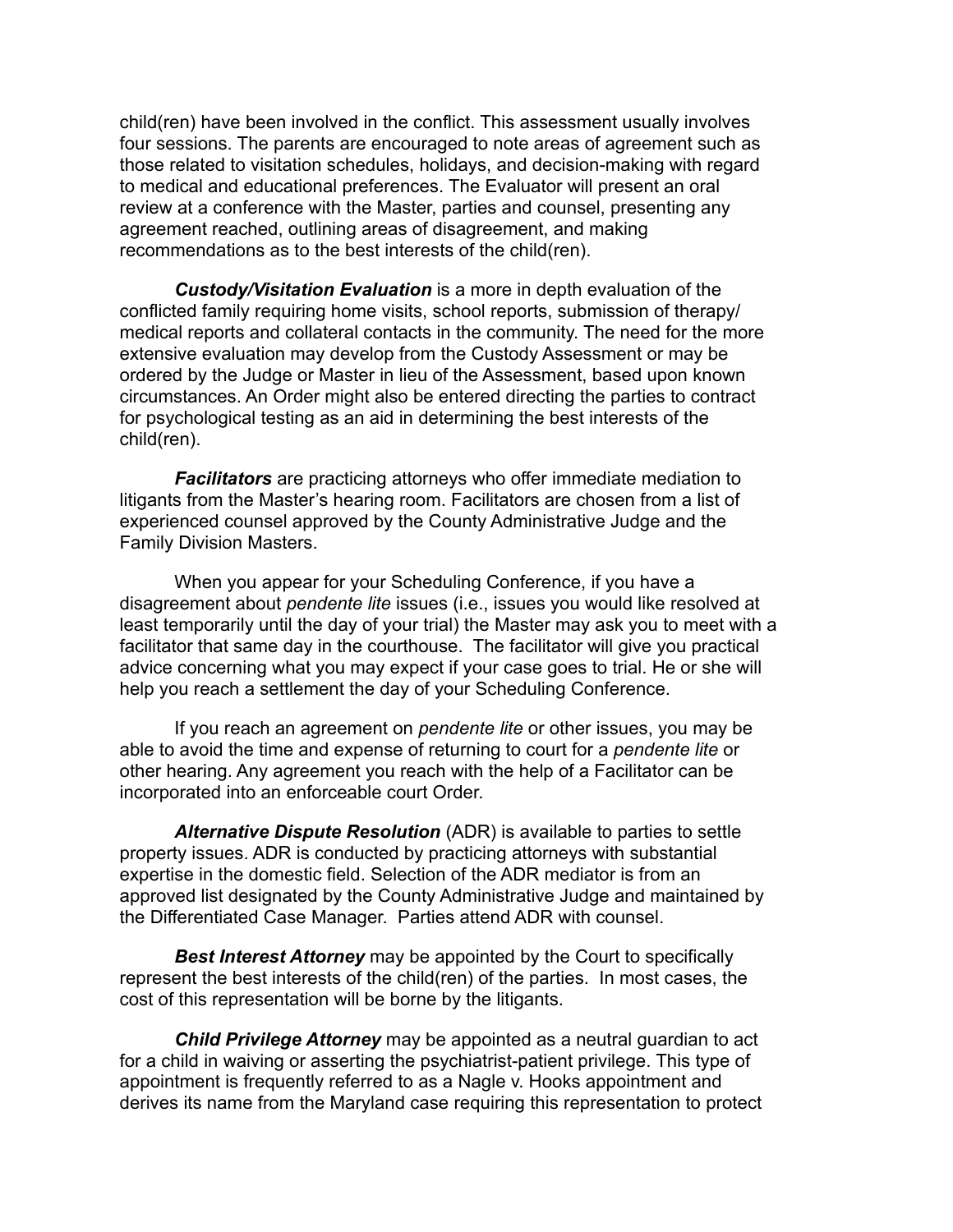the child's best interests. In most cases, the cost of this representation will be borne by the litigants.

**Psychological Evaluations** are conducted by private practitioners in the community and the expense of the testing and evaluation is borne by the parties. Participation may be ordered by the Court upon motion of the opposing party or upon recommendation of the staff of the Office of Court Evaluations. Psychological evaluations may be sought when it becomes apparent during the Custody Assessment that the Court will benefit from the more in-depth Custody/ Visitation Evaluation with psychological testing as an adjunct to arriving at a decision in the best interests of the child(ren). In most cases, the cost of this representation will be borne by the litigants.

*Psychological Evaluations and/or Therapy* may be ordered by the Court during the pendency of a case when there is a demonstrated immediate and significant concern. Ongoing therapy may be ordered as part of the ultimate decision in a contested custody/visitation case. In most cases, the cost of this representation will be borne by the litigants.

*Psychological/Custody Evaluations* are conducted by privately retained psychologists (or psychiatrists) who conduct relevant testing to assist in determination of custody issues in the best interests of the child(ren). Referrals may be made during initial case proceedings or with regard to a change of custody or modification of visitation issues. In most cases, the cost of this representation will be borne by the litigants.

**Private Custody Evaluations** may be permitted by the Court under certain circumstances. If the parties demonstrate a need, a qualified private practitioner, possessing at least the designation of LCSW (Licensed Certified Social Worker), may be permitted to provide a suitable custody evaluation. In most cases, the cost of this representation will be borne by the litigants.

*Drug and Alcohol Testing* or the Urine Monitoring Program is available when an allegation of substance abuse arises or may be requested as part of a Custody/Visitation Evaluation. A one time testing or referral for twice weekly monitoring can be ordered, by consent, and counsel or the parties will be notified of all results.

#### **What are the Different Tracks a Case Can be Assigned?**

#### *Track 0*

Track 0 is the fast track for uncontested cases. In this track the complaint is filed simultaneously with an Answer, Joint Request to Schedule an Uncontested Divorce Hearing, and Child Support Guidelines, where appropriate.